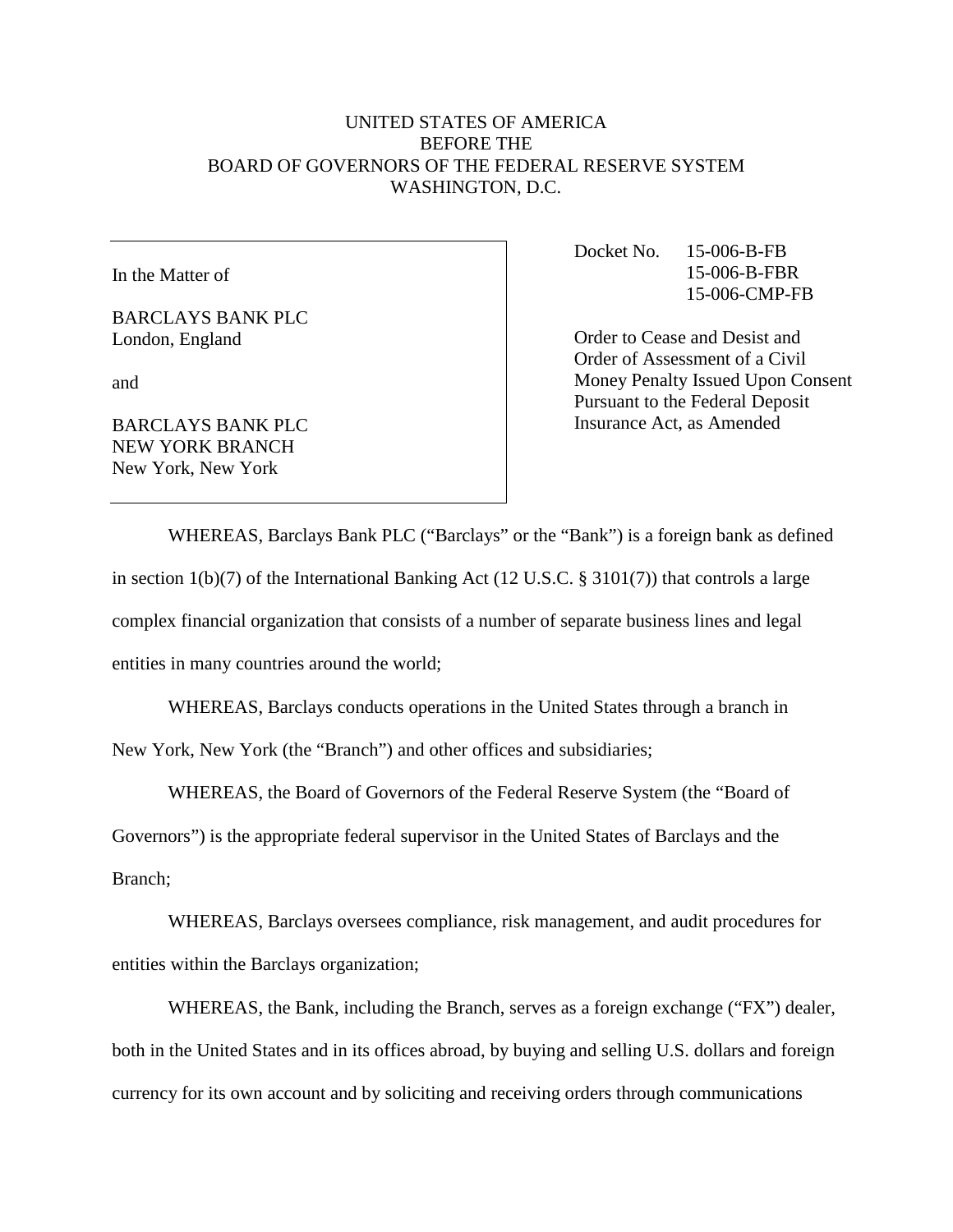between customers and sales personnel that are executed by traders in the spot market ("Covered FX Activities");

WHEREAS, the FX benchmarks published by the World Markets Company plc/Reuters ("WM/R"), the European Central Bank ("ECB"), and other reference rate providers affect the prices of certain FX currency transactions in the United States and international financial markets. These reference rates are set using different methodologies and, in the case of the reference rates published by WM/R and ECB, can be affected by FX trading at or around the time the benchmark is calculated;

WHEREAS, in soliciting and receiving orders from customers in its Covered FX Activities, personnel of the Bank, including the Branch, may provide customers with, among other things, price quotes for specific prospective transactions and the prices and amounts of currency purchased or sold in trades based on customers' orders;

WHEREAS, in addition to Covered FX Activities, the Bank, including the Branch, engages in other trading activities and related sales activities involving FX, including FX trading where a customer directly inputs an order through an electronic platform ("Electronic Trading"), and in wholesale markets for commodities and interest rate products where the Bank, including the Branch, acts as principal, prices and rates are or can be influenced by industry benchmark prices or rates, and compliance and control risk factors and vulnerabilities are similar to those related to Covered FX Activities (collectively with Covered FX Activities, "Designated Market Activities");

WHEREAS, Barclays has conducted a review of its Covered FX Activities occurring from 2008 through 2013 (the "Review Period"), has identified and reported relevant conduct to the Board of Governors and the Reserve Bank, has fully cooperated with the Board of Governors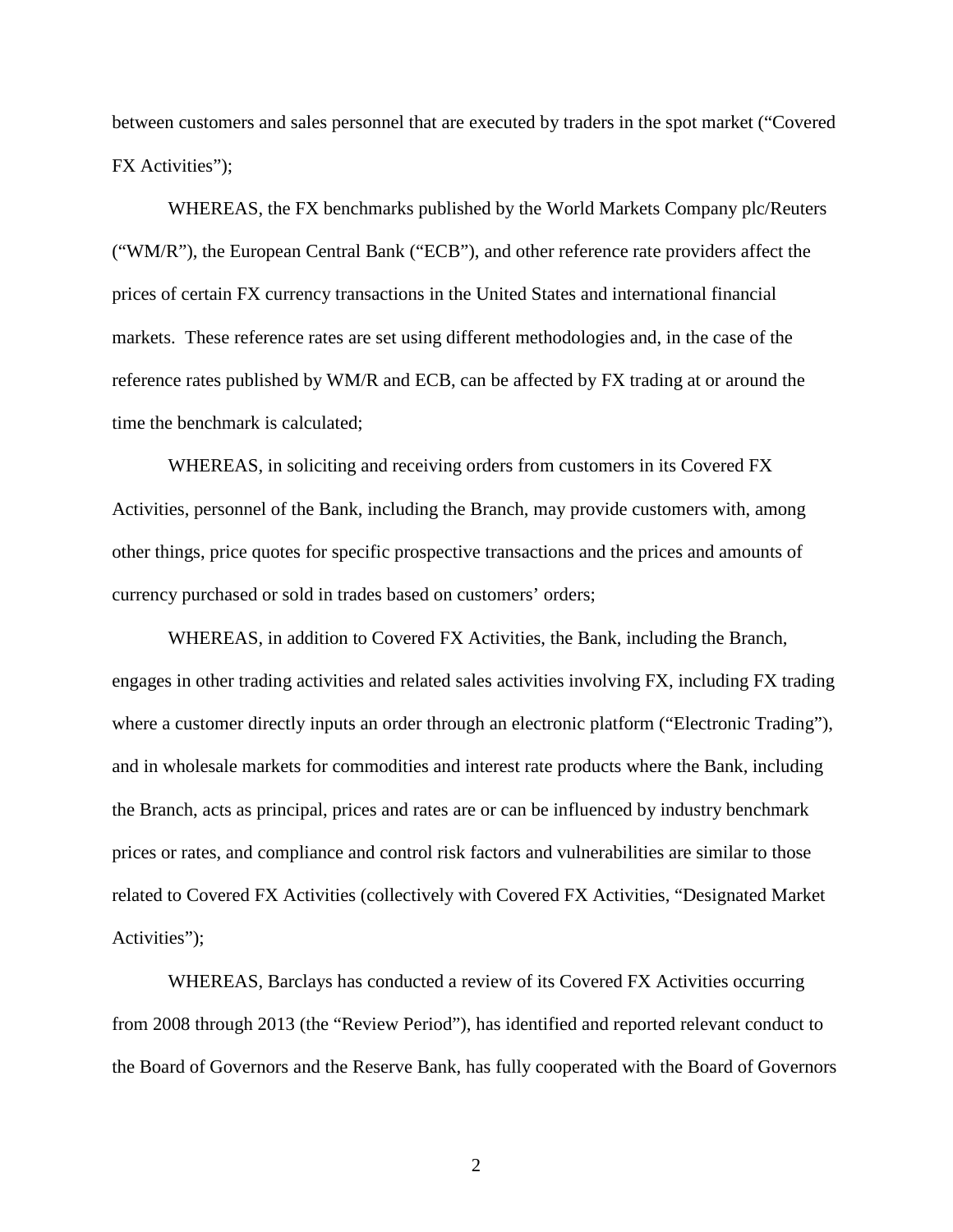and the Reserve Bank, and has made and continues to make progress in implementing enhancements to its firm-wide compliance systems and controls that are designed to address deficiencies in the firm's Covered FX Activities;

WHEREAS, the Board of Governors, the Department of Justice ("DOJ"), the Commodity Futures Trading Commission ("CFTC"), the New York State Department of Financial Services ("DFS"), and the United Kingdom Financial Conduct Authority ("FCA") have been conducting investigations into the practices of Barclays and its direct and indirect subsidiaries relating to FX activities;

WHEREAS, on May 20, 2015, Barclays signed an agreement with the DOJ to plead guilty to a criminal violation of the U.S. antitrust laws based on a conspiracy to eliminate competition in the purchase and sale of the EUR/USD currency pair including, in certain instances, the coordination of trading around the WM/R and ECB benchmark fixes;

WHEREAS, on May 20, 2015, Barclays consented to the issuance of an Order by the DFS relating to FX activities;

WHEREAS, on May 20, 2015, Barclays reached a settlement with the FCA relating to a breach of principle 3 of the FCA's Principles for Businesses, in connection with the FCA's investigation into the wholesale FX trading market;

WHEREAS, on May 20, 2015, Barclays consented to the issuance of an Order by the CFTC relating to FX activities;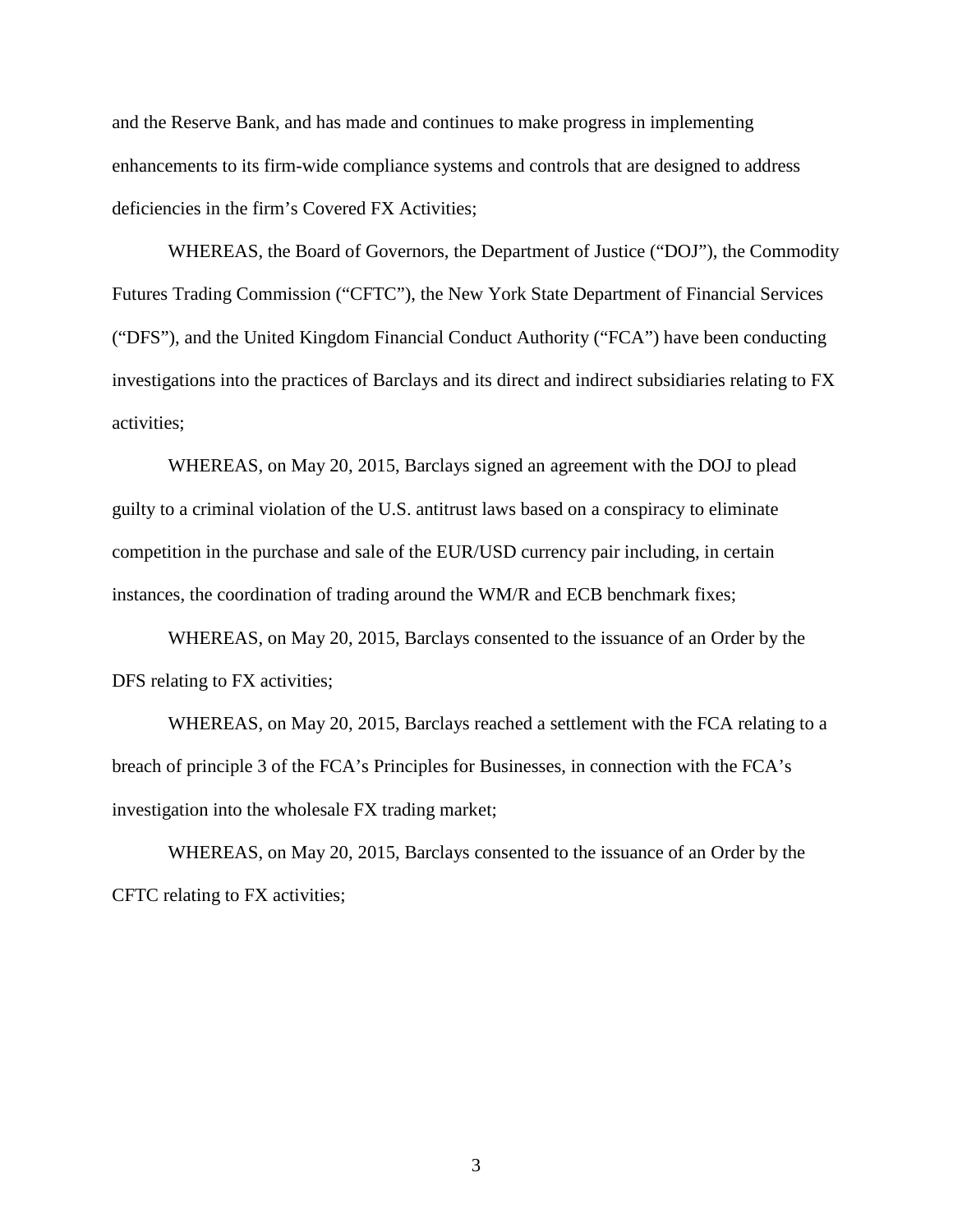WHEREAS, during the Review Period:

A. Barclays and the Branch lacked adequate governance, risk management, compliance and audit policies and procedures to ensure that the firm's Covered FX Activities complied with safe and sound banking practices, applicable U.S. laws and regulations, including policies and procedures to prevent potential violations of the U.S. commodities, antitrust and criminal fraud laws, and applicable internal policies.

B. FX traders in the spot market at the Bank, including at the Branch, routinely communicated with FX traders at other financial institutions through chatrooms on electronic messaging platforms accessible by traders at multiple institutions;

C. Barclays' deficient policies and procedures prevented Barclays from detecting and addressing unsafe and unsound conduct by the Bank's and the Branch's FX traders, including in communications by traders in multibank chatrooms, consisting of:

(i.) disclosures to traders of other institutions of confidential customer information of the Bank and the Branch;

(ii.) agreements with traders of other institutions to coordinate FX trading in a manner designed to influence the WM/R, ECB, and other FX benchmark fixes and market prices generally;

(iii.) trading strategies that raised potential conflicts of interest; and

(iv.) possible agreements with traders of other institutions regarding bid/offer spreads offered to FX customers;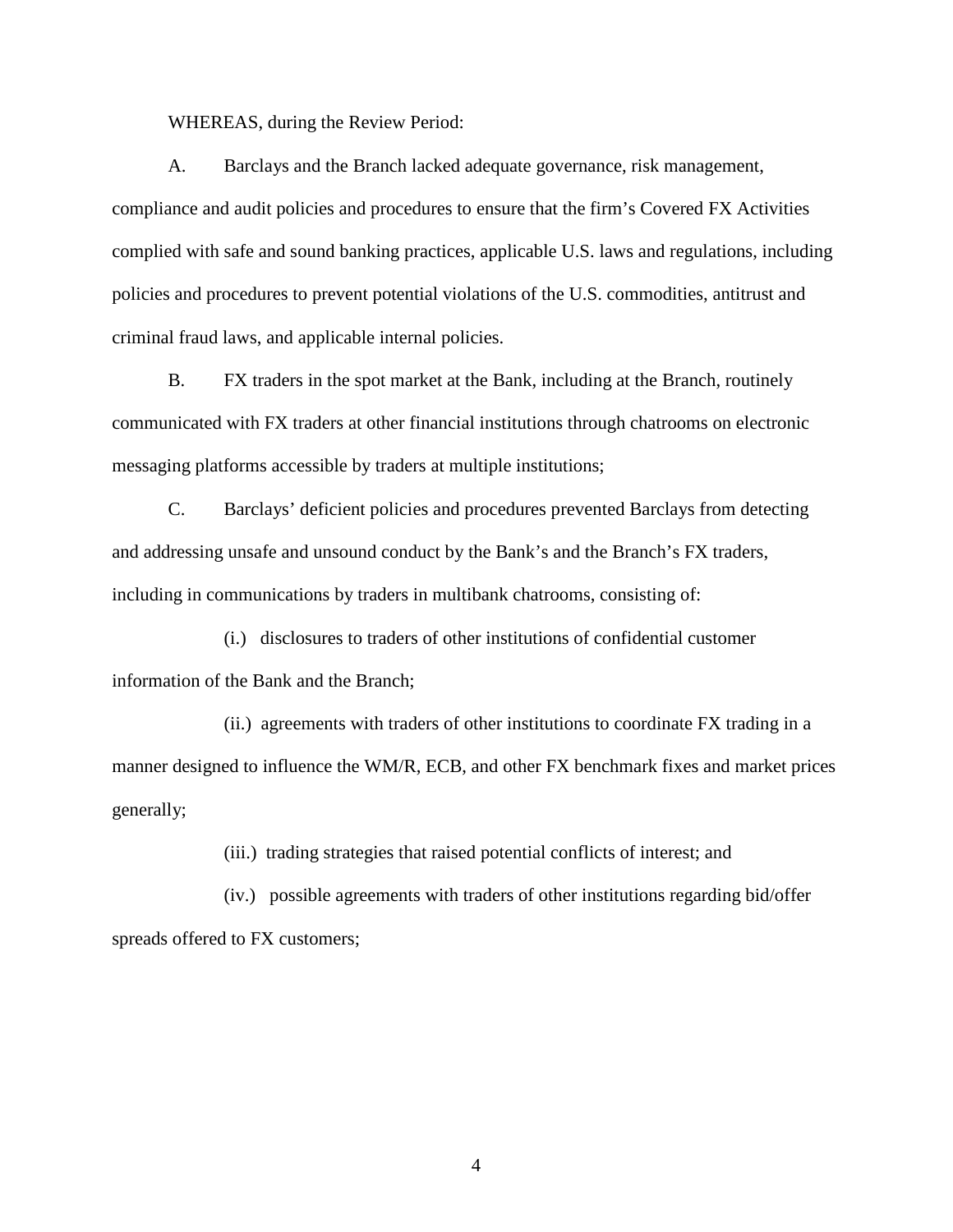D. Barclays' deficient policies and procedures prevented Barclays from detecting and addressing unsafe and unsound conduct by the Bank's and the Branch's FX sales personnel regarding:

(i.) the provision of information to customers regarding price quotes; and

(ii.) the provision of information to customers about how a customer's FX order is filled;

E. As a result of deficient policies and procedures described above, the Bank and the Branch engaged in unsafe and unsound banking practices.

WHEREAS, the Federal Reserve Bank of New York (the "Reserve Bank") conducted a supervisory review of the compliance and control infrastructure governing Barclays' FX trading. Among other things, the Reserve Bank identified areas for improvement in Barclays' compliance and control infrastructure relating to its FX businesses;

WHEREAS, to address the deficiencies described above, Barclays has made and must continue to implement additional improvements in its internal controls, compliance, risk management and audit programs for Designated Market Activities in order to comply with Barclays' policies, safe and sound banking practices, and applicable U.S. laws and regulations;

WHEREAS, the Board of Governors, the Reserve Bank, and Barclays have the common goal to ensure that Barclays and its subsidiaries conduct their activities in a safe and sound manner and comply with U.S. laws, rules, and regulations that apply to the activities of the Barclays organization, and that Barclays fosters a strong commitment towards compliance;

WHEREAS, the Board of Governors is issuing this consent Order;

WHEREAS, the FCA, as the home country supervisor of Barclays, has agreed to assist the Board of Governors in the supervision of this Order;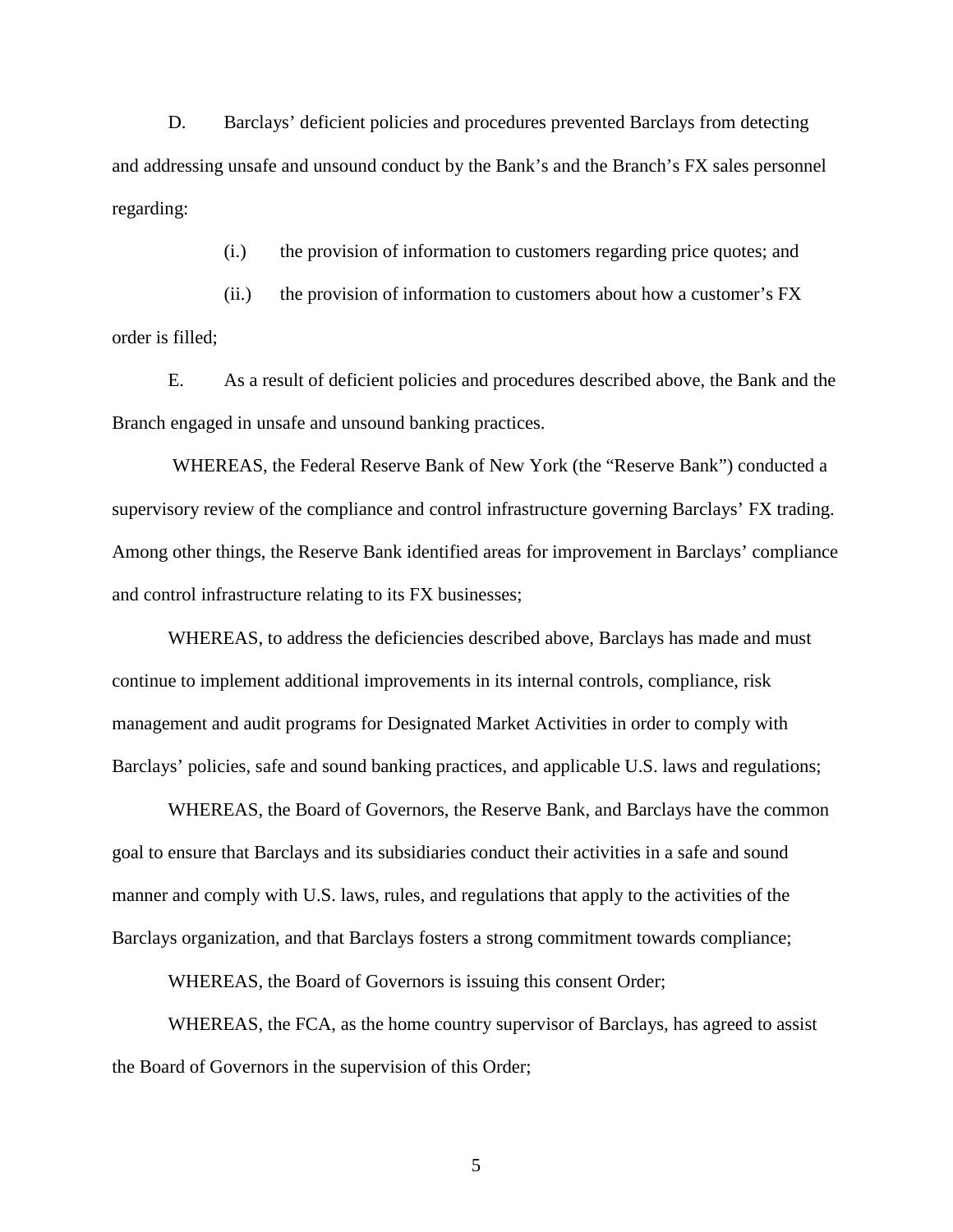WHEREAS, pursuant to delegated authority, Michael Shaw is authorized to enter into this Order on behalf of Barclays and on behalf of the Branch, and, respectively consent to compliance with each and every provision of this Order by Barclays and the Branch, and to waive any and all rights that Barclays and the Branch may have pursuant to section 8 of the Federal Deposit Insurance Act, as amended (the "FDI Act") (12 U.S.C. § 1818), including, but not limited to: (i) the issuance of a notice of charges on any matters set forth in this Order; (ii) a hearing for the purpose of taking evidence on any matters set forth in this Order; (iii) judicial review of this Order; and (iv) challenge or contest, in any manner, the basis, issuance, validity, terms, effectiveness or enforceability of the Order or any provision hereof.

NOW, THEREFORE, it is hereby ordered by the Board of Governors that, before the filing of the notices, or taking of any testimony, or adjudication of or finding on any issues of fact or law herein, and solely for the purpose of settling this matter without a formal proceeding being filed and without the necessity for protracted or extended hearings or testimony, pursuant to sections  $8(b)(1)$  and  $(4)$  of the FDI Act  $(12 \text{ U.S.C. } §§1818(b)(1)$  and  $1818(b)(4)$ ), Barclays and its institution-affiliated parties, as defined in sections 3(u) and 8(b)(4) of the FDI Act (12 U.S.C. §§ 1813(u) and 1818(b)(4)), shall cease and desist and take affirmative action as follows:

#### **Internal Controls and Compliance Program**

1. Within 90 days of this Order, Barclays and the Branch shall submit an enhanced written internal controls and compliance program acceptable to the Reserve Bank to comply with applicable U.S. laws and regulations with respect to the firm's Designated Market Activities. The program shall, at a minimum, address, consider, and include:

 (a) enhancement of comprehensive policies and procedures to ensure compliance with applicable U.S. laws and regulations by Barclays business lines that engage in Designated Market Activities, including U.S. commodities, antitrust and criminal fraud laws, and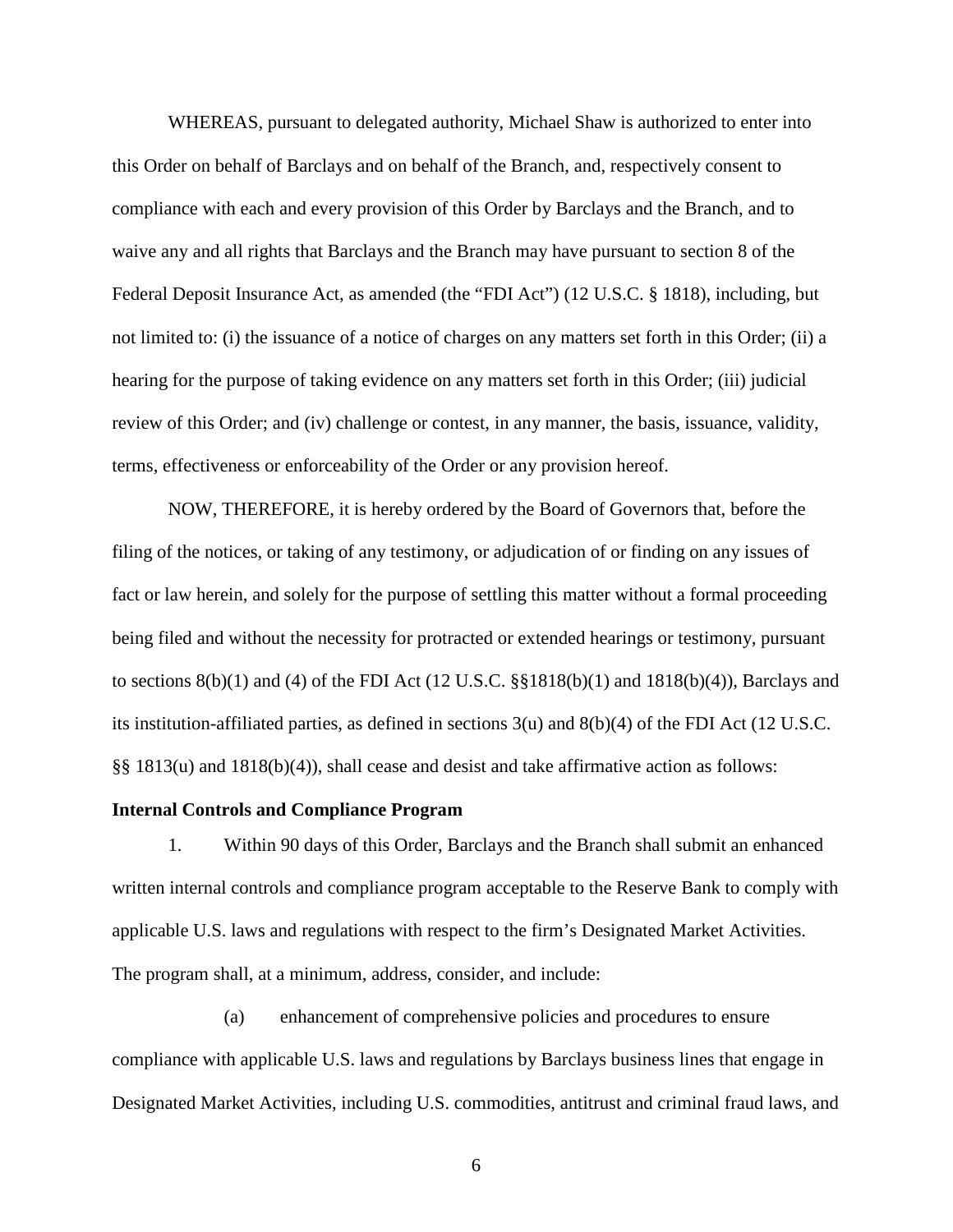a review of Barclays' policies and procedures relating to the firm's Designated Market Activities, including conflict of interest policies, client confidentiality policies, and a code of conduct or other statement of conduct or policies;

 (b) provisions that clearly identify the Designated Market Activities covered by the policies and procedures;

 (c) measures to ensure compliance with policies and applicable U.S. laws and regulations applicable to Designated Market Activities by Barclays' global business lines;

 (d) the duties and responsibilities of personnel responsible for overseeing compliance with policies and procedures relating to the firm's Designated Market Activities, including the reporting lines within the firm;

 (e) policies and procedures that define management responsibilities and establish accountability within all business lines that engage in Designated Market Activities;

 (f) a comprehensive and effective system of internal controls to monitor and detect potential employee misconduct in connection with the firm's Designated Market Activities, which shall include, but not be limited to, transaction monitoring and communication surveillance that is commensurate with the level and nature of the risks inherent in the market;

 (g) establishment of comprehensive policies and procedures to ensure that sales personnel and traders do not communicate inaccurate or misleading information to customers regarding: (i) the amount of markup, commission, or other service charge applied to customer orders by the firm; and (ii) how orders are executed by the firm;

 (h) a revised code of conduct or other statement of conduct or policies for employees engaged in Designated Market Activities that establishes rules and procedures governing, among other matters, (i) the types of communications media employees may use to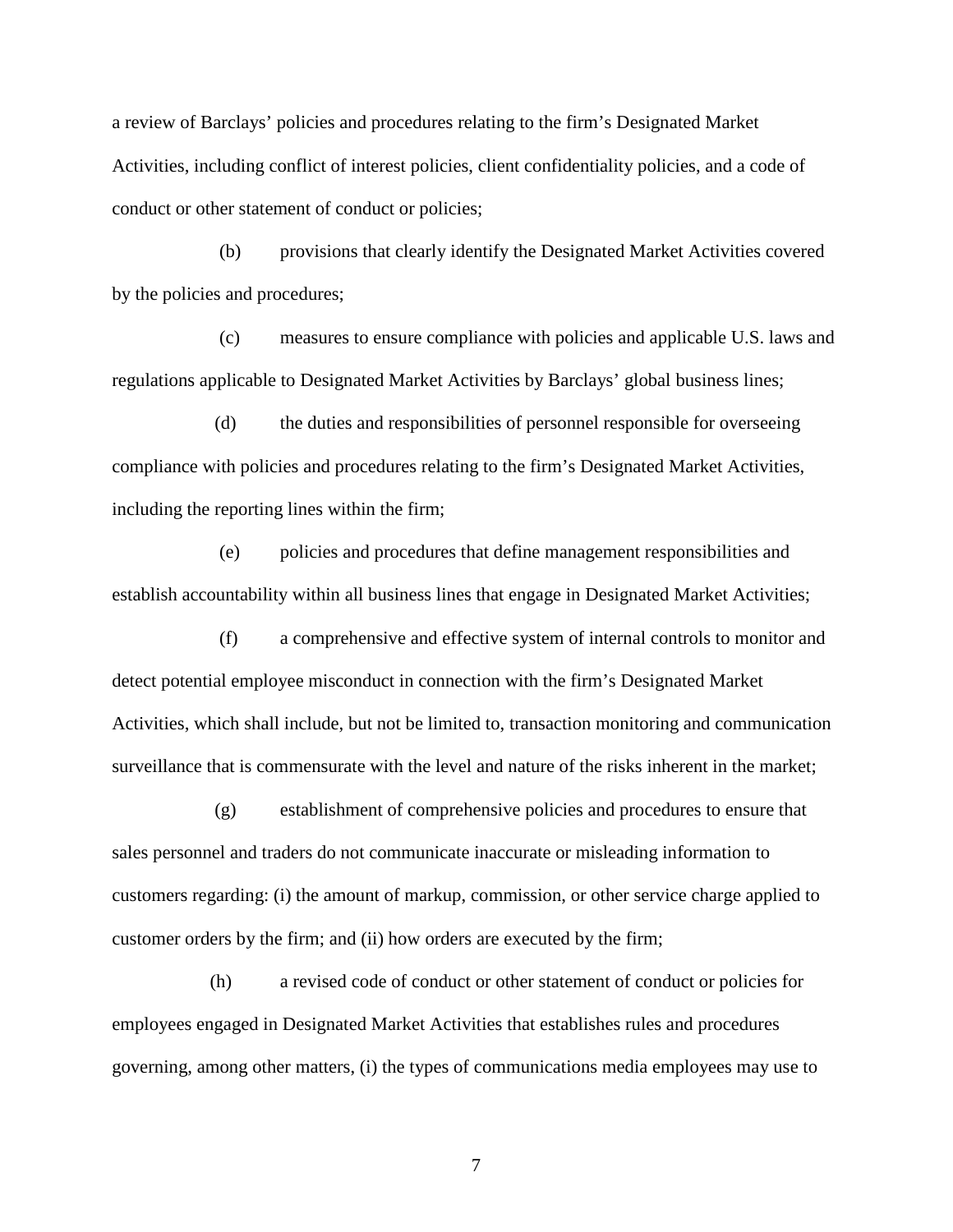communicate with employees at other institutions that trade in the same financial instruments or products and the circumstances when employees may use these communications media; (ii) the types of trading information of the firm that may be disclosed to employees of other institutions that trade in the same financial instruments or products; (iii) the types of information and circumstances under which confidential customer information may be shared outside of the firm; and (iv) appropriate conduct in responding to potential conflicts of interest with customers that place orders for execution by the firm, including procedures for the timing of the execution of customer orders;

 (i) enhancement of the compliance reporting process for the firm's Designated Market Activities that is widely publicized within the global organization and integrated into Barclays' other reporting systems, through which employees report known or suspected violations of Barclays' policies and U.S. law and regulations, including U.S. commodities, antitrust and criminal fraud laws, and that includes a process designed to ensure that known or suspected violations are promptly escalated to appropriate personnel for appropriate resolution and reporting; and

 (j) training for Barclays employees engaged in Designated Market Activities in conduct-related issues appropriate to the employee's job responsibilities that is provided on an ongoing, periodic basis.

#### **Compliance Risk Management Program**

2. Within 90 days of this Order, Barclays and the Branch shall submit a written plan acceptable to the Reserve Bank to improve its compliance risk management program with regard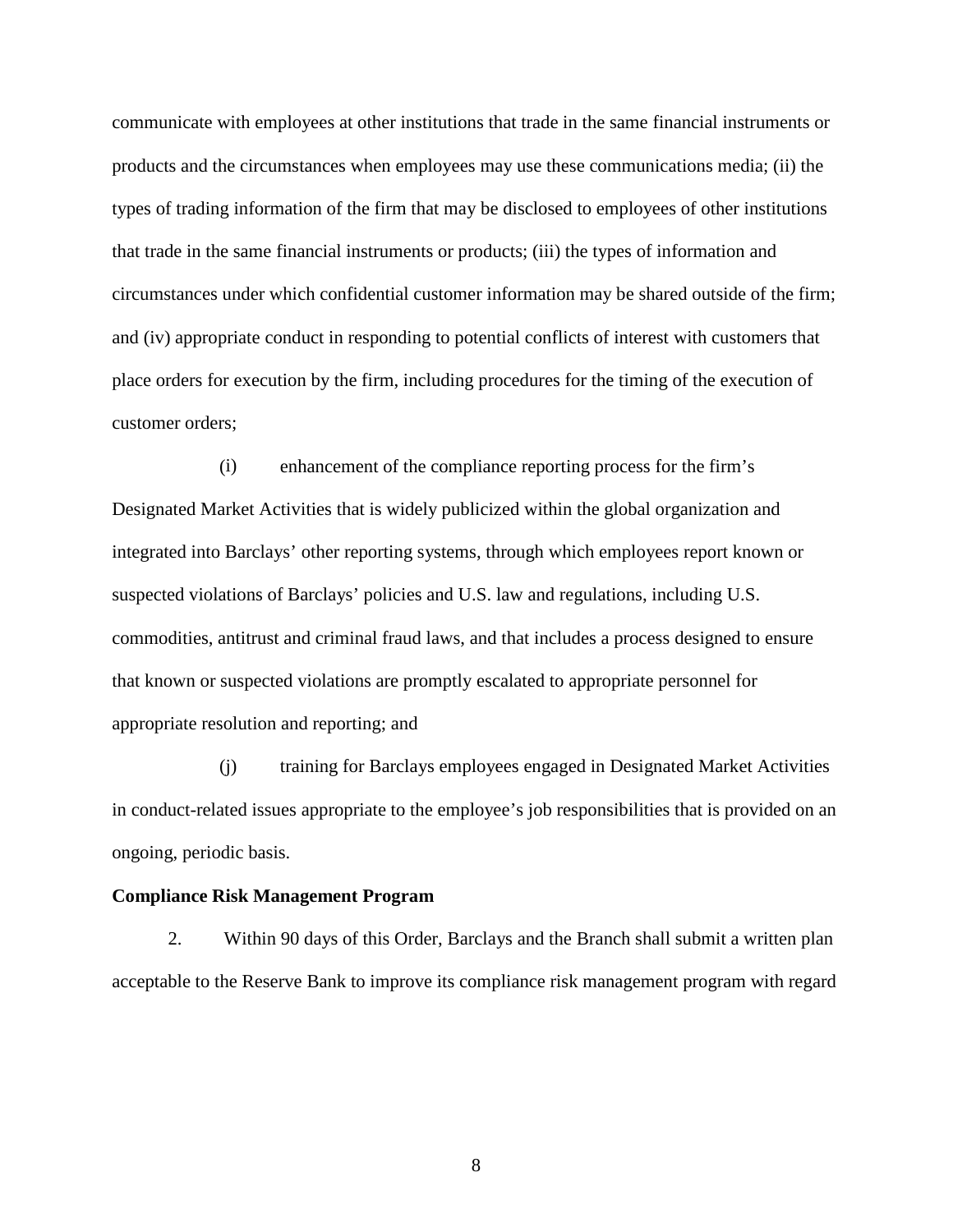to compliance by the firm with applicable U.S. laws and regulations with respect to Designated Market Activities. The plan shall, at a minimum, address, consider, and include:

 (a) identification of all business lines that engage in Designated Market Activities and the attendant legal and compliance risks to ensure that such activities are appropriately risk-rated and included in the firm-wide compliance risk assessment;

 (b) completion, within 90 days of the Reserve Bank's approval of the plan, of a firm-wide risk assessment to evaluate current potential conduct risks associated with all areas relating to the firm's Designated Market Activities;

 (c) prior to trading new financial products or instruments in connection with the firm's Designated Market Activities, a review of potential risks, including, but not limited to, reputational risk, fraud risk, and potential for misconduct associated with the proposed new activity;

 (d) development of comprehensive risk assessment processes for the firm's Designated Market Activities, which shall identify: (i) the scope and frequency of such reviews, (ii) compliance risks, and (iii) all applicable risk factors and mitigating controls; and

 (e) measures to ensure that material risk management issues related to potential employee misconduct in connection with the firm's Designated Market Activities are escalated to and addressed in a timely and appropriate manner by senior management and the board of directors or a committee thereof, as appropriate.

#### **Controls Review**

3. (a) During the term of this Order, to ensure that the internal controls of Barclays and the Branch required under paragraph 1 of the Order are functioning effectively to detect, correct, and report misconduct with regard to Designated Market Activities that are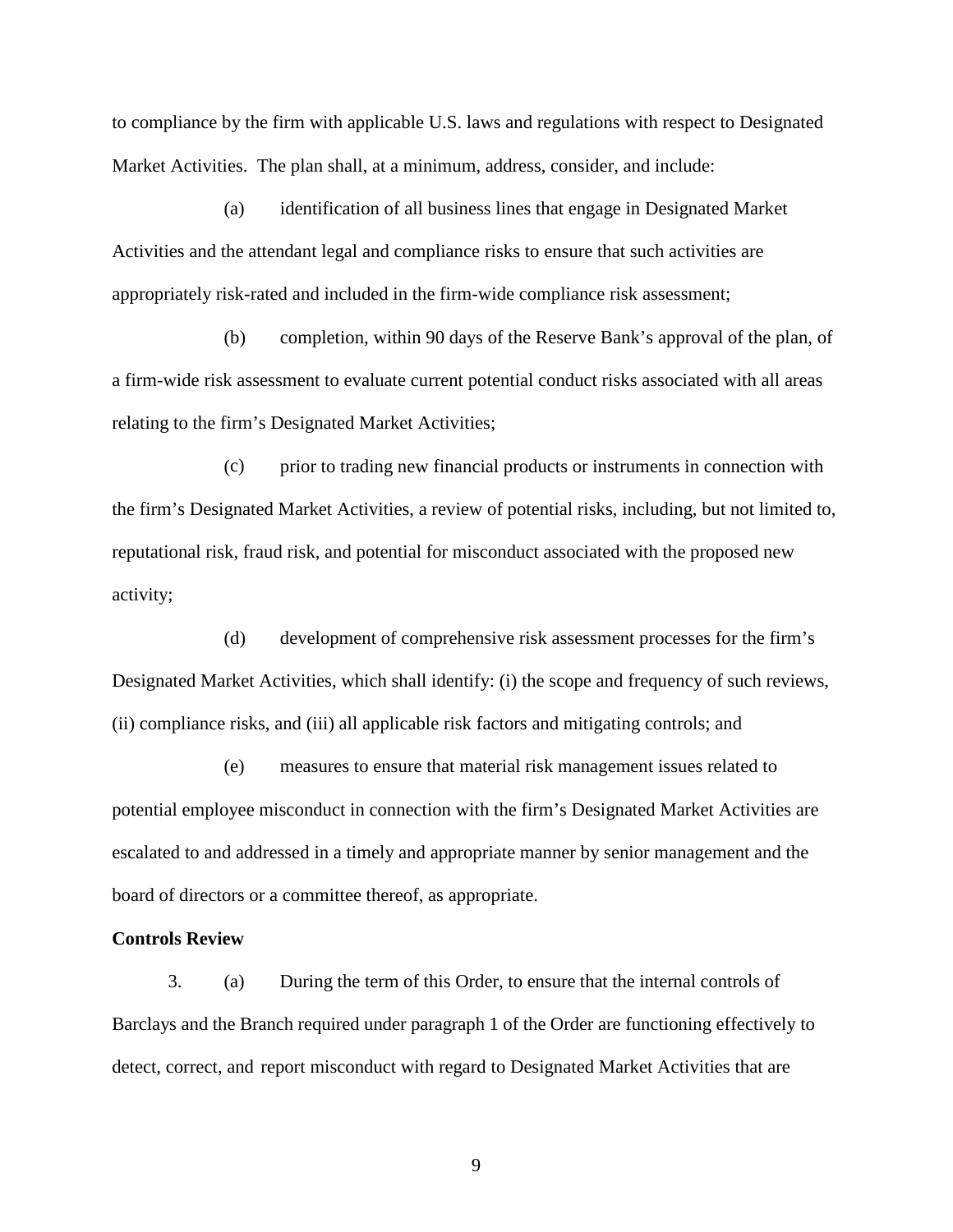required to comply with applicable U.S. laws and regulations, Barclays management, utilizing personnel who are independent of the business line and acceptable to the Reserve Bank, shall conduct on an annual basis: (i) a review of compliance policies and procedures applicable to the firm's Designated Market Activities and their implementation, and (ii) an appropriate riskfocused sampling of other key controls for Barclays' Designated Market Activities (the "Controls Review").

(b) The results of each Controls Review shall be submitted to the Reserve Bank within 90 days of the corresponding anniversary date of this Order. Upon request, Barclays shall provide to the Reserve Bank the materials relied upon in conducting each Controls Review.

#### **Internal Audit**

4. Within 90 days of this Order, Barclays and the Branch shall submit an enhanced written internal audit program acceptable to the Reserve Bank with respect to the firm's compliance with applicable U.S. laws and regulations in its Designated Market Activities. The program shall, at a minimum, address, consider, and include:

 (a) periodic internal audit reviews of business line controls and compliance detection and monitoring processes, as applicable, designed to identify and prevent potential misconduct in connection with the firm's Designated Market Activities;

 (b) enhanced escalation procedures for the timely resolution of material audit exceptions and recommendations in connection with the firm's Designated Market Activities; and

 (c) the periodic review of risk assessments to ensure emerging risks associated with the firm's Designated Market Activities are appropriately identified and monitored.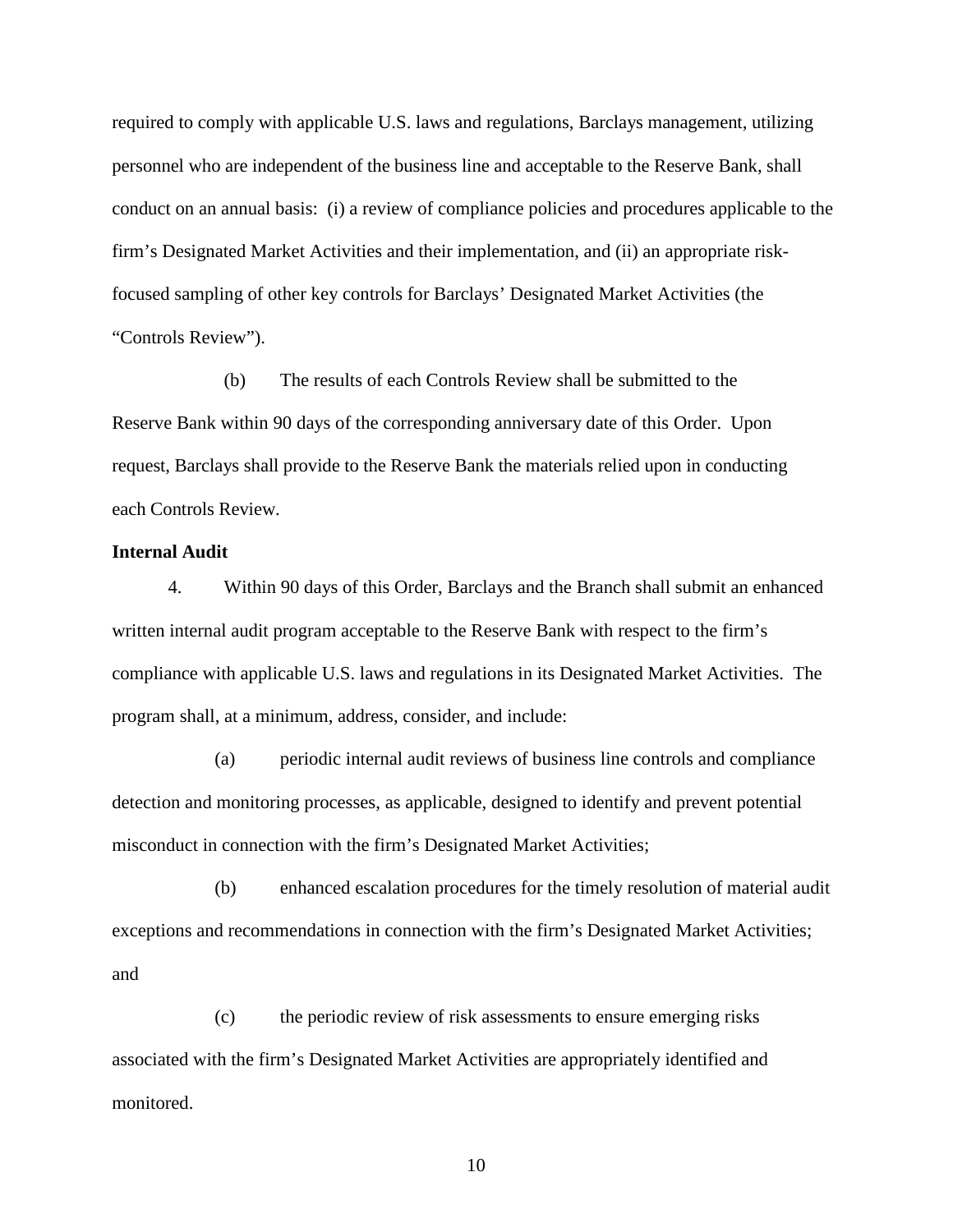#### **Assessment of Civil Money Penalty**

5. The Board of Governors hereby assesses Barclays a civil money penalty in connection with Covered FX Activities in the amount of \$342,000,000, which shall be remitted at the time of the execution of this Order by Fedwire transfer of immediately available funds to the Federal Reserve Bank of Richmond, ABA No. 1000033, beneficiary, Board of Governors of the Federal Reserve System. The Federal Reserve Bank of Richmond, on behalf of the Board of Governors, shall distribute this sum to the U.S. Department of the Treasury, pursuant to section  $8(i)$  of the FDI Act  $(12 \text{ U.S.C. } § 1818(i))$ .

#### **Approval, Implementation, and Progress Reports**

6. (a) Barclays and the Branch shall submit the written plan and programs that are acceptable to the Reserve Bank as set forth in paragraphs 1, 2, and 4 of this Order. Each plan or program shall contain a timeline for full implementation of the plan or program with specific deadlines for the completion of each component of the plan or program.

(b) Within 10 days of approval by the Reserve Bank, Barclays and the Branch shall adopt the approved plan and programs. Upon adoption, Barclays and the Branch shall promptly implement the approved plan and programs and thereafter fully comply with them.

 (c) During the term of this Order, the approved plan and programs shall not be amended or rescinded without the prior written approval of the Reserve Bank.

7. Within 30 days after the end of the first full calendar quarter following the date of this Order and quarterly thereafter, Barclays shall submit to the Reserve Bank written progress reports detailing the form and manner of all actions taken to secure compliance with the provisions of this Order and the results thereof.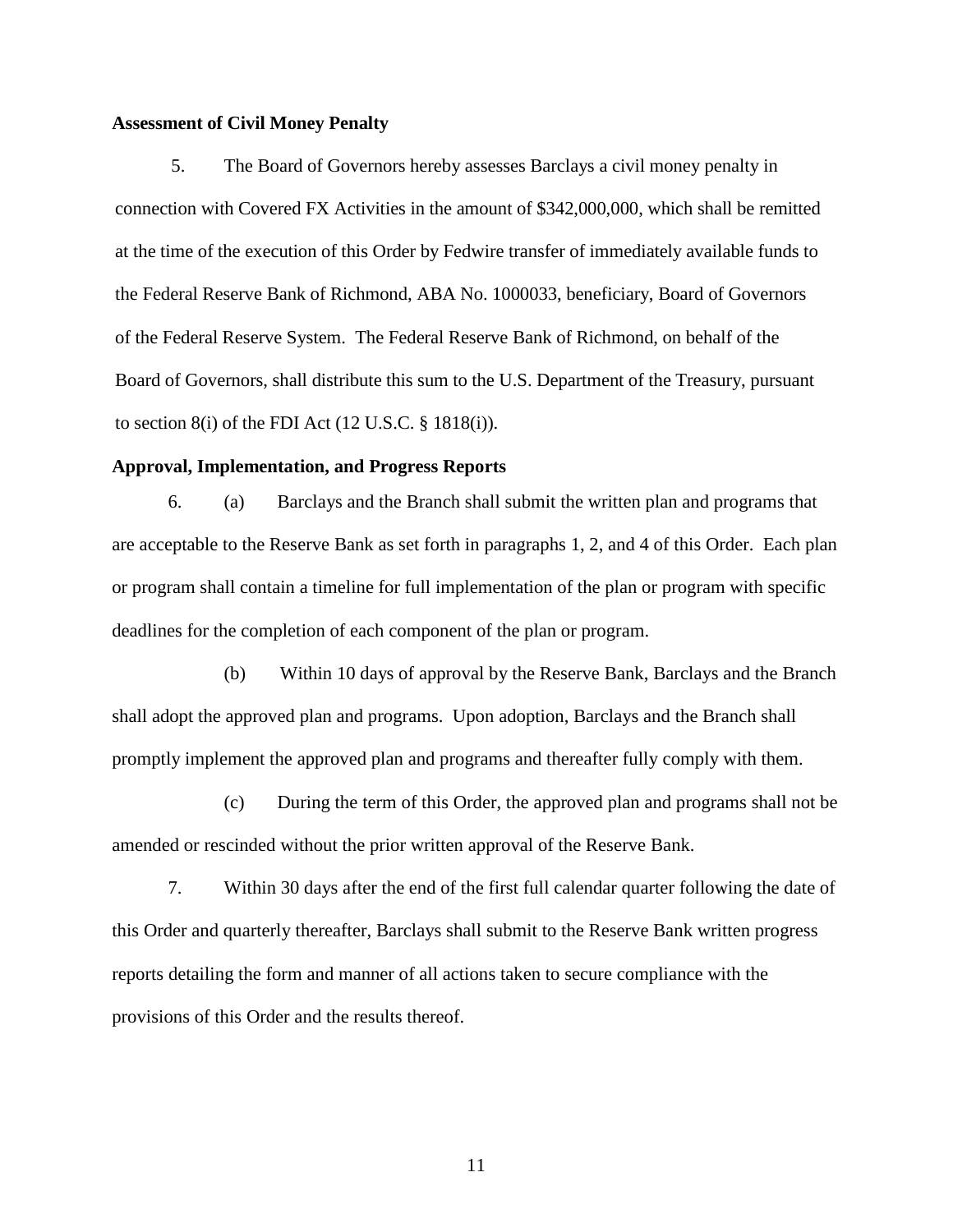#### **Accountability for Employees Involved in Misconduct**

8. Barclays shall not in the future directly or indirectly retain any individual as an officer, employee, agent, consultant, or contractor of Barclays or of any subsidiary of Barclays who, based on the investigative record compiled by U.S. authorities, has done all of the following: (i) participated in the misconduct underlying this Order, (ii) been subject to formal disciplinary action as a result of the firm's internal disciplinary review or performance review in connection with the conduct described above, and (iii) either separated from Barclays or any subsidiary thereof or had his or her employment terminated in connection with the conduct described above.

9. Barclays shall continue to fully cooperate with and provide substantial assistance to the Board of Governors, including, but not limited to, the provision of information, testimony, documents, records, and other tangible evidence and perform analyses as directed by the Board of Governors in connection with the investigations of whether separate enforcement actions should be taken against individuals who are or were institution-affiliated parties of Barclays and who were involved in the misconduct underlying this Order. For purposes of clarity and not limitation, substantial assistance as used in this Order means Barclays will use its best efforts, as determined by the Board of Governors, to make available for interviews or testimony, as requested by the Board of Governors, present or former officers, directors, employees, agents and consultants of Barclays. This obligation includes, but is not limited to, sworn testimony pursuant to administrative subpoena as well as interviews with regulatory authorities. Cooperation under this paragraph shall also include identification of witnesses who, to the knowledge of Barclays, may have material information regarding the matters under investigation, and the preparation and provision of trading analyses.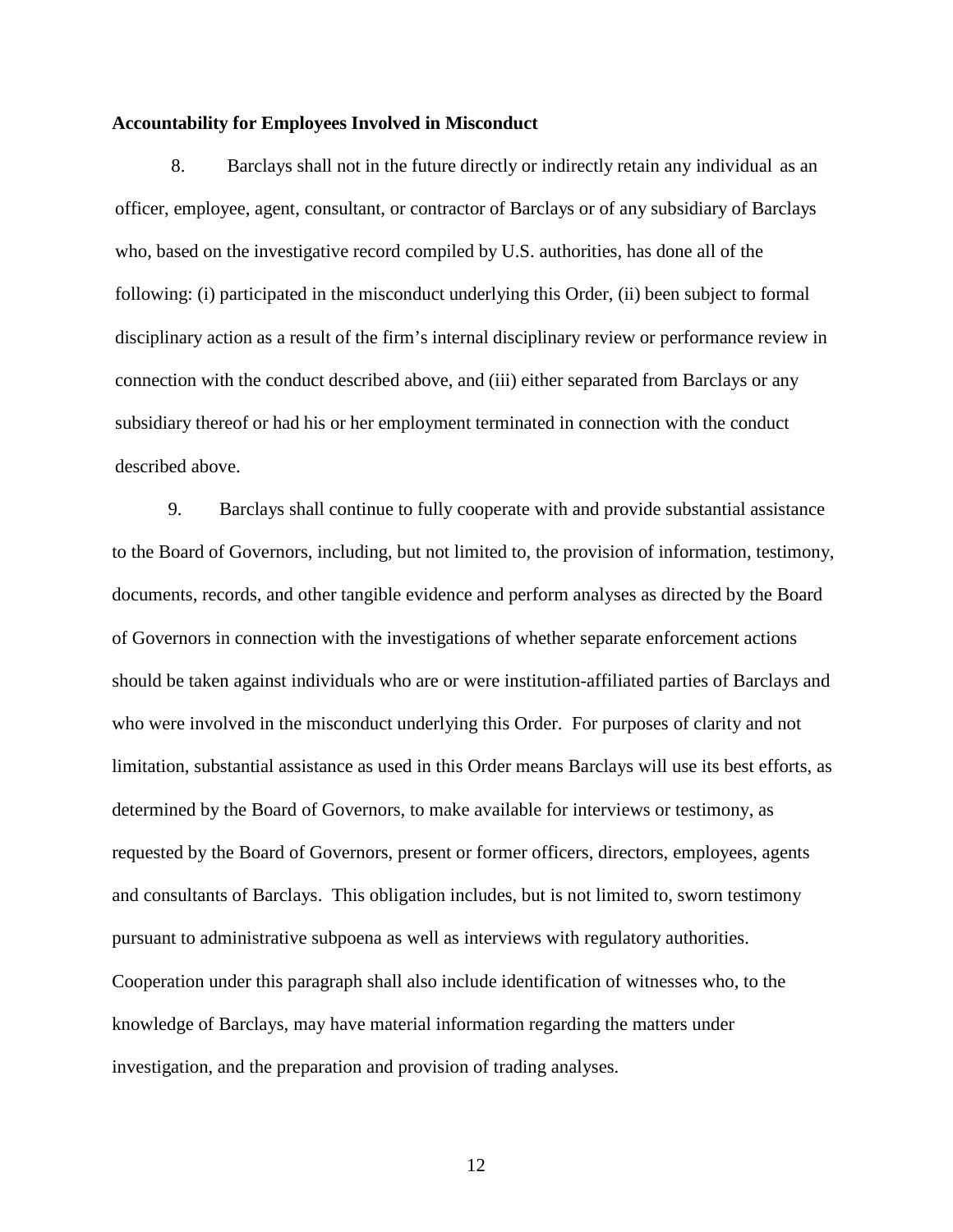### **Notices**

- 10. All communications regarding this Order shall be sent to:
	- (a) Richard M. Ashton Deputy General Counsel Board of Governors of the Federal Reserve System Washington, D.C. 20551
	- (b) Martha Cummings Senior Vice President Federal Reserve Bank of New York 33 Maiden Lane New York, NY 10045
	- (c) Lawrence Dickinson 1 Churchill Place London, E14 5HP United Kingdom

#### **Miscellaneous**

11. Notwithstanding any provision of this Order to the contrary, the Reserve Bank may, in its sole discretion, grant written extensions of time to Barclays to comply with this Order.

12. The provisions of this Order shall be binding upon Barclays and each of its institution-affiliated parties, in their capacities as such, and their successors and assigns.

13. Each provision of this Order shall remain effective and enforceable until stayed,

modified, terminated, or suspended in writing by the Reserve Bank.

14. Except as otherwise provided in this paragraph 14, the Board of Governors hereby agrees not to initiate any further enforcement actions, including for civil money penalties, against Barclays, and its affiliates, successors and assigns, with respect to the conduct involving Covered FX Activities described in the WHEREAS clauses of this Order to the extent known by the Board of Governors as of the effective date of this Order. For purposes of clarity and not